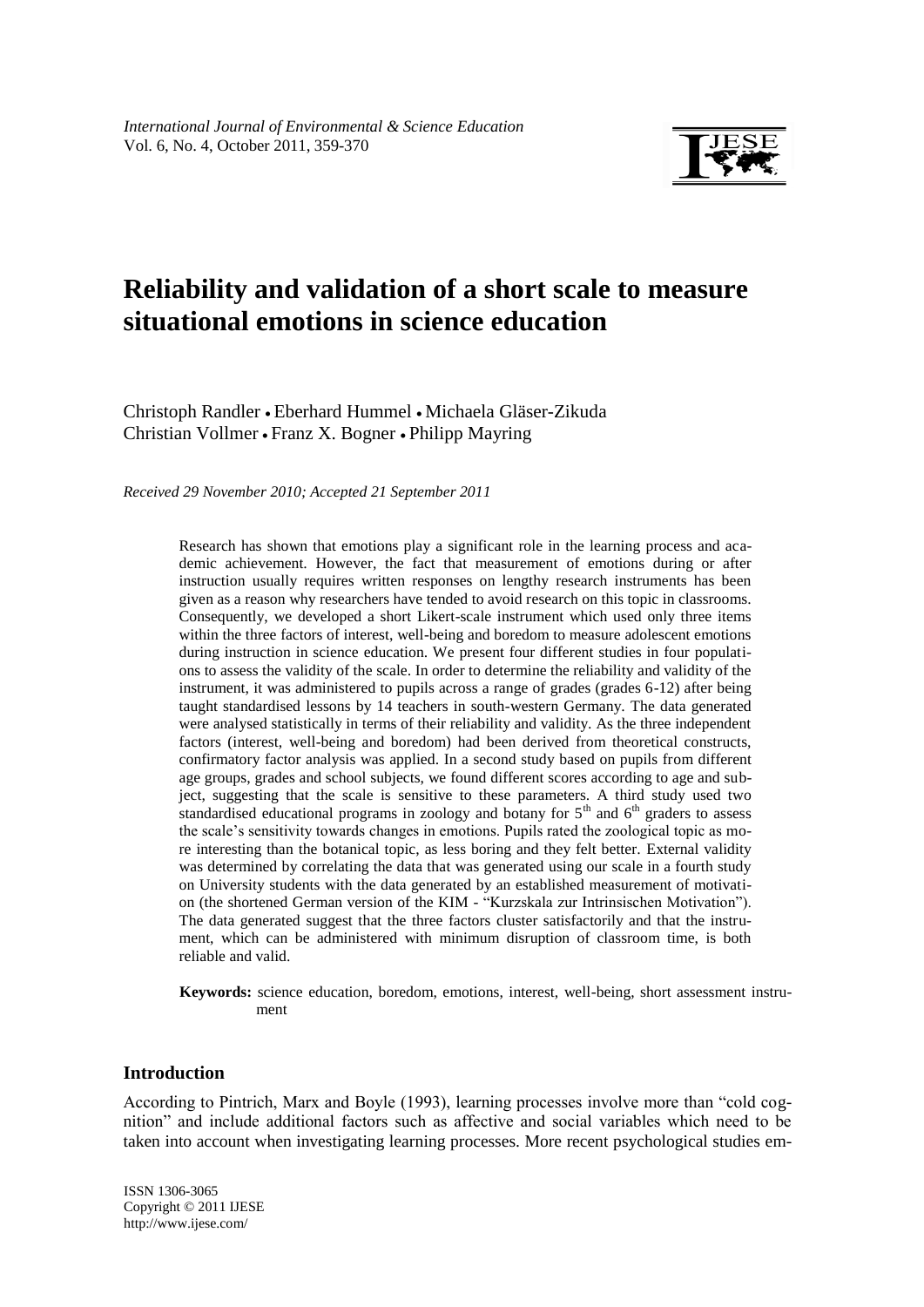phasise the significance of emotions in learning and achievement (Mayring & Rhöneck, 2003; Pekrun, 2000). Students experience learning and achievement situations individually in a different manner depending on their previous experiences, their social context, their own personal goals, their individual interests, and a number of other personality factors (Götz, Zirngibl, Pekrun, & Hall, 2003). For example, Allen (2010) found that pupils who experienced more intense emotions during an educational intervention demonstrated the most gains after the process.

However, until recently there has been a general paucity of data on the role of emotions in classroom instruction (Gläser-Zikuda, Fuß, Laukenmann, Metz & Randler, 2005; Pekrun, Götz, Titz, & Perry, 2002) and where research has been done it has tended to focus on the cognitiveemotional construct "interest". One reason why emotions have not been studied in instructional situations was due to the fact that they were seen as interfering with learning and achievement (Gläser-Zikuda et al., 2005). At best, they are mentioned as motivational aptitude or as affective learning outcome (Fraser, Walberg, Welch, & Hattie, 1987). However, Värlander (2008) argues that emotions should not be considered as hindering learning, but rather as being a natural part of it and as having a focal role in the process, and the positive impact of interest on learning processes has been confirmed with regard to both knowledge domains and subject areas (Hidi, Berndorff, & Ainley, 2002). Teachers" didactic competencies, students" academic achievement and interest, and social interactions have been found to correlate with successful learning processes at school (Hascher, 2003), and boredom has been shown to be related to attention problems and negative intrinsic motivation (Pekrun, Götz, Daniels, Stupnisky, & Perry, 2010).

Much of the previous work on emotions (and especially on interest) is based on trait-survey studies (assuming that a given trait is a personality variable that is resistant to short and sudden changes) by using questionnaires in cross-sectional designs assessing, e.g. interest, across grades and school topics, often in retrospect. In our study, we used a concept that distinguishes between current situational emotions and biographically developed and enduring "trait"- emotions (Ulich & Mayring, 1992) as interest may fluctuate during a lesson (Palmer, 2009). The idea behind this distinction can be clarified by the following example: Pupils may experience a particular lesson, e.g. a hands-on lesson or a specific topic, as interesting even though they do not have a general interest in the subject itself (see Laukenmann et al., 2003). Here, we define "situational emotions" as emotions that are sensitive to changes and that are not developed as a stable trait factor (as, e.g. general interest in a specific topic). Like many psychological variables, state and trait components exist simultaneously (Spielberger, Gorsuch, & Lushene, 1970).

A central aspect of implementation and of treatments in learning studies is the need to assess situational emotions as some kind of moderating variables, because they are related to learning success. There were just very few approaches that measured situational emotions (see as examples, Gläser-Zikuda, 2010; Gläser-Zikuda et al., 2005). The main focus of our present work is to further modify a short scale to measure differences in emotions during learning processes; this specific scale is supposed to be applied in different educational settings, such as in out-of-school as well as in typical school settings, and from  $5<sup>th</sup>$  grade up to university level, as well as in formal and informal learning environments. The short scale has its benefit because it is less time consuming and can be applied many times during an educational unit at the end of lessons.

As there is a need to assess situational emotions as a moderating variable when implementing educational interventions and, because there are very few approaches that measure situational emotions (Gläser-Zikuda, 2010; Gläser-Zikuda et al., 2005), the main focus of our study was to investigate the reliability and validity of a short scale to measure situational emotions in different educational settings from  $5<sup>th</sup>$  grade up to university level (the benefit of the short scale being that it is less time consuming and can be applied many times during an educational unit at the end of individual lessons). For the purposes of the study we differentiated between a more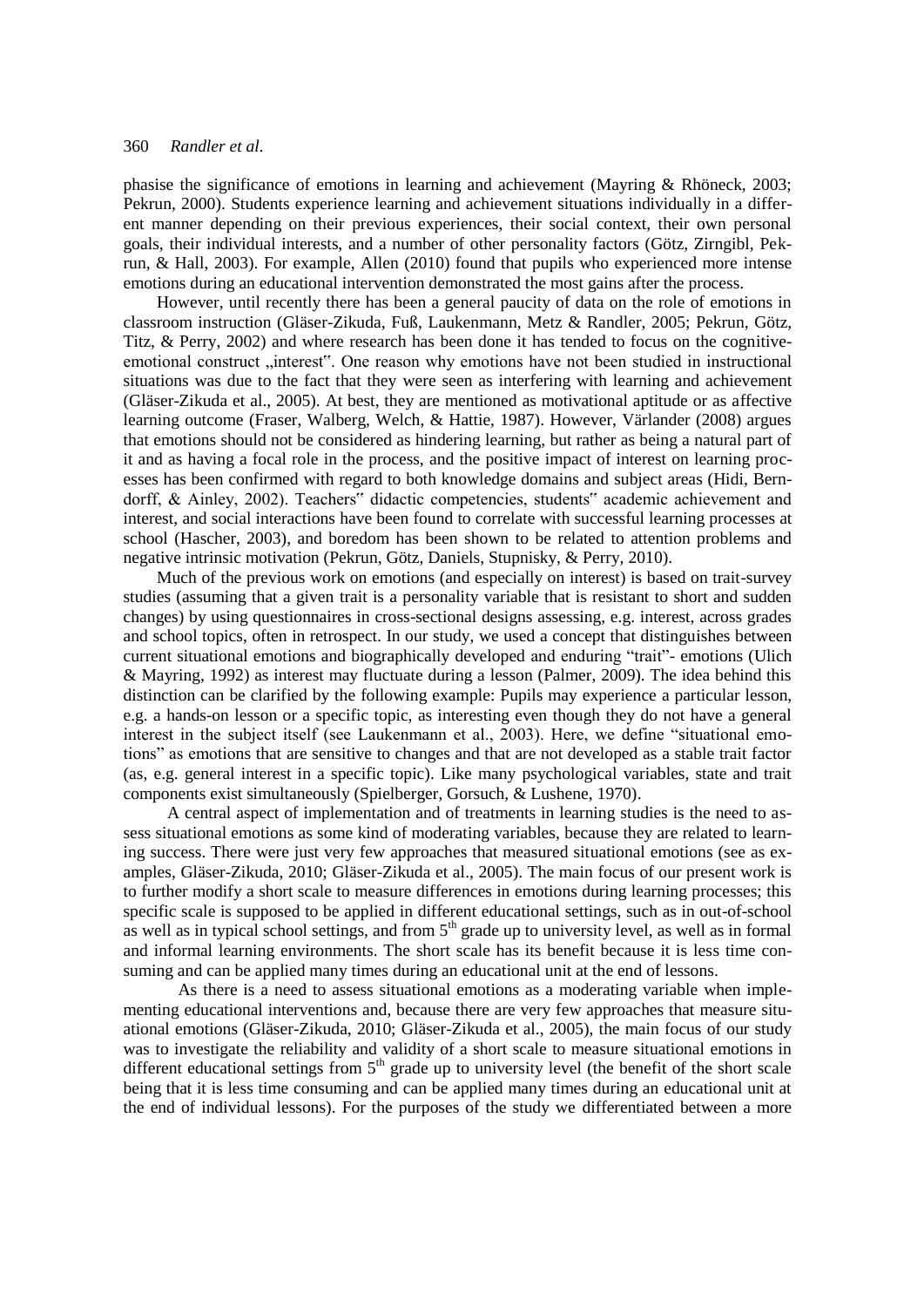cognitive-evaluative (satisfaction) and a more affective (joy) dimension in terms of the concept ‗well-being' (c.f., Strack, Argyle, & Schwarz, 1990; Mayring, 2009). Interest is defined as a specific subject-topic-relationship which specifically includes importance and utility (c.f., Hidi, Renninger & Krapp, 1992), and boredom is defined by the components lack of action and interest, as well as subject-related boredom (c.f. Bellebaum, 1990; Csikszentmihalyi & LeFevre, 1987). Well-being is more related to a subjective positive feeling during the lessons, while interest has a more cognitive orientation, and boredom finally is related to a lack of action and interest.

Previous work assessed situational emotions immediately after school lessons by using different versions of a situational emotion scale (Gläser-Zikuda et al., 2005; Gläser-Zikuda & Fuß, 2008; Laukenmann et al., 2003; Randler, 2004, 2009). In this study we investigate the reliability and validity of a much shorter scale based on just three items for each of the dimensions; interest, well-being and boredom. The resultant nine-item scale is easy to apply in most school situation, for example at the end of a lesson or a field trip. We present four different studies based on four different pupil/student populations. The first study was done to provide evidence for the factor structure of the three dimensions (interest, well-being, boredom) of the scale, the second study sought evidence for sensitivity across different subjects and across different grades (we assumed that pupils would assess different lessons and subjects differently - as is known from trait surveys). The third study was done to assess sensitivity on an individual basis (individual reactions to different lessons in biology, namely zoology versus botany, were presented). Finally, we used another scale based on a different motivational theory to seek external validation of the shortened scale by correlating these scores with our scores when using a university student sample.

## **Methods**

As noted above, we based our validation on four different studies based on four different samples (three at school level, one at University level). In all studies, the response to the nine-item questionnaire was at the end of the lesson (usually within the last five minutes).

#### *Participants and Data Collection*

The first study was based on 393 pupils (188 boys, 205 girls) from South-Western Germany. The pupils (all  $5<sup>th</sup>$  and  $6<sup>th</sup>$  graders) participated in an educational unit about bird flight (Hummel & Randler, 2010). All teaching was based on the same kind of instruction. The teaching materials were standardised by using a booklet where a hands-on educational unit was offered. Fourteen different teachers participated in the study. Of course, there may still be differences between the individual teachers, but we aimed for at least some kind of standardisation by providing standardised teaching materials and a booklet guiding pupils through their learning process. At the end of the lesson, pupils filled in the questionnaire and we used these data for the confirmatory factor analysis.

The second study was based on 141 pupils (74 girls, 67 boys), aged 12-19 years consisting of  $7<sup>th</sup>$  (12)  $8<sup>th</sup>$  (24)  $9<sup>th</sup>$  (50)  $10<sup>th</sup>$  (55) graders. Different subjects such as biology, chemistry, German language and social sciences were taught by different teachers to assess differences between subjects and grades. At the end of a lesson, the pupils filled in the questionnaire and we compared the situational emotions. We suppose that situational differences should occur between subject and grades.

The third study used one lesson (90 minutes) about the water lily from a standardised educational program developed by Randler & Bogner (2009), and a 90 minute lesson about snail eco-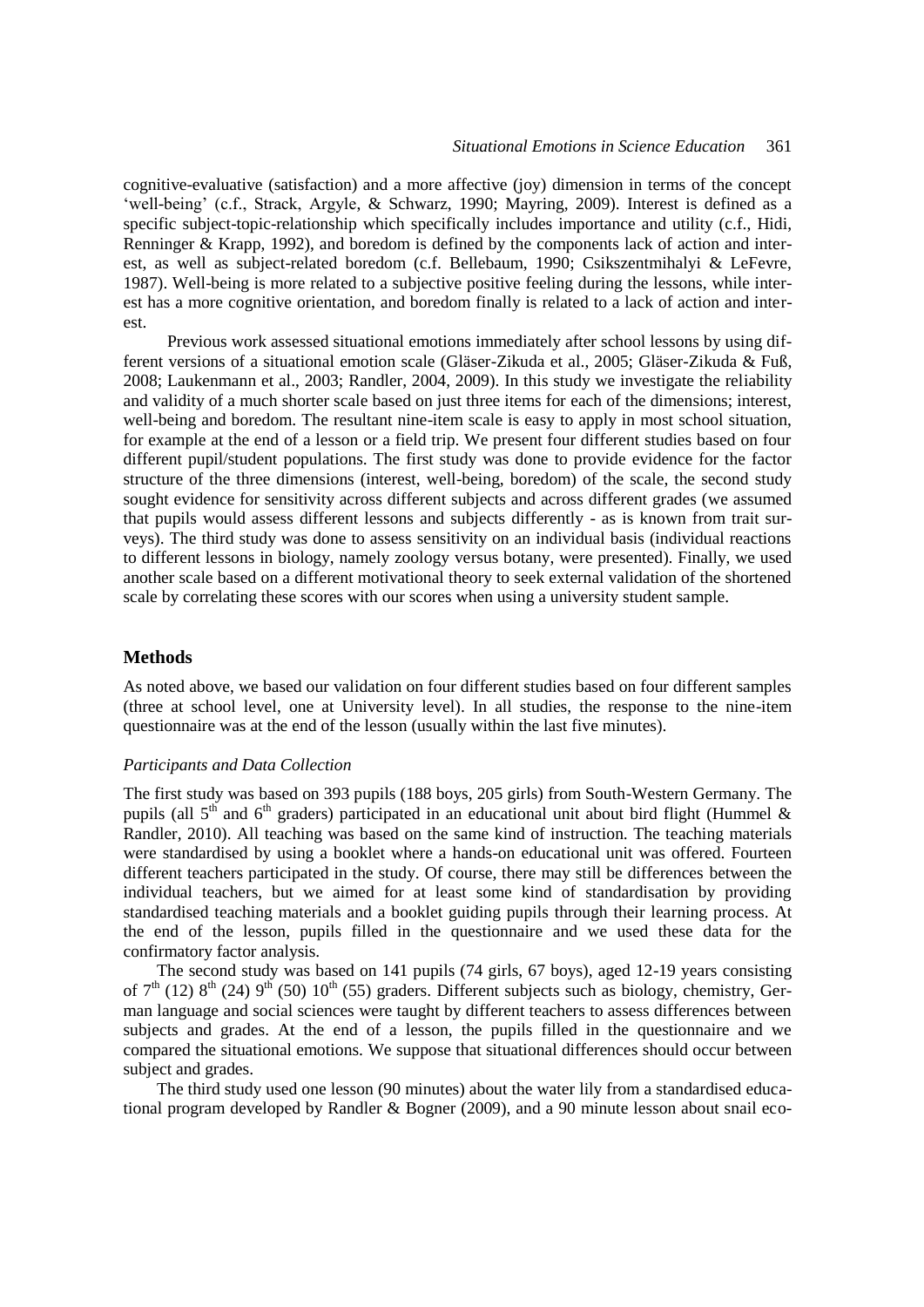logy designed by Hummel & Randler (2010). Ninety-seven pupils (48 boys, 49 girls; 53  $5<sup>th</sup>$  and 44 6<sup>th</sup> graders) participated in this aspect of the study. We focused on assessing intra-individual differences by applying two similar instructions (hands-on experiments) based on different topics, one instruction dealing with a zoological topic (snail), and the other was a botanical topic (water lily). As we know from previous research in interest in biology (Randler & Bogner, 2007), pupils generally rate zoological topics higher and as more interesting than botanical ones. As such, we expected that pupils should give higher scores in interest and well-being and lower scores in boredom after the zoological topic, than they would do for the botanical topic. However, these previous ratings have only been measured using trait scales (as compared to situational scales).

The fourth study sought additional external validity and was done with University students at the University of Education Heidelberg. We compared measures of our situational emotions scale with another short scale as provided by Wilde, Bätz, Kovaleva, & Urhahne (2009; labelled KIM – Kurzskala zur Intrinsischen Motivation – short scale for intrinsic motivation). This construct is based on measuring motivation based on the self-determination theory of Deci & Ryan (1985, 2003), which contains the domains interest/enjoyment, competence, pressure/tension (negative), and perceived choice. At the end of each course, students filled in both questionnaire; the KIM and our scale for situational emotions. We calculated the overall means over 11 course days (which were assessed each time) and used the individual data to calculate correlation coefficients as an indicator of external validity.

#### *Statistical Methods*

Confirmatory factor analysis (study I): As the three independent factors have been derived from theoretical constructs (Gläser-Zikuda et al., 2005), we assessed the model by using a confirmatory factor analysis (Brown, 2006) using LISREL 8.80 (Jöreskog & Sörbom, 1993). In study II, we used t-tests and one-way-ANOVA to compare the answers according to grade, subject and gender. To assess different variables in parallel, we used a general linear model (GLM). In a first step, all independent variables entered the model simultaneously, and in the second step, all nonsignificant variables were removed to produce the final model. In study III, we compared the answers of the pupils to the zoological and botanical topic by using paired *t*-Tests. Finally, for study IV, the validation with the KIM, we used Pearson's correlations to assess the relationship between the three emotional constructs of our scale and the four constructs of the KIM.

## **Results**

#### *Study I – Factor Structure of the Scale*

In this study, all pupils received the same educational treatment, and there should be no influence of the treatment itself on the quality of the rating. Three factors could be confirmed representing three emotional dimensions: interest, well-being and boredom. The confirmatory factor analysis provides sufficient evidence for the construct validity of the three factors of the scale (see Figure 1): ML Chi-Square = 58.30 ( $P = 0.00011$ ), df = 24, Root Mean Square Error of Approximation  $(RMSEA) = 0.064$ , Comparative Fit Index (CFI) = 0.99, Normed Fit Index (NFI) = 0.98, Non-Normed Fit Index (NNFI) =  $0.98$ , Comparative Fit Index (CFI) =  $0.99$ ; Goodness of Fit Index  $(GFI) = 0.96$ , Adjusted Goodness of Fit Index  $(AGFI) = 0.93$ . Cronbach's alpha was .86 for wellbeing, .81 for interest, and .77 for boredom.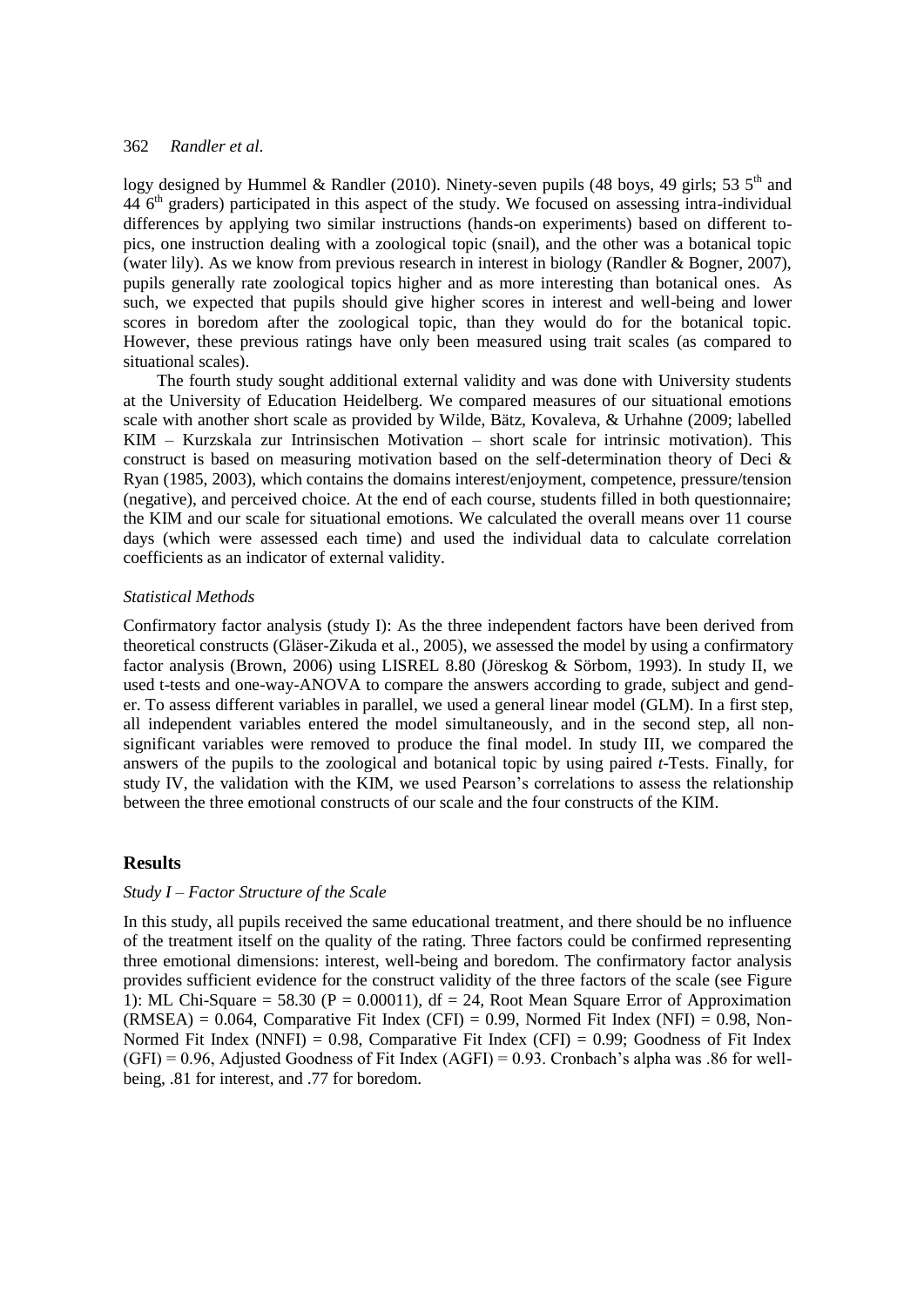

Chi-Square=58.30, df=24, P-value=0.00011, RMSEA=0.064

## Figure 1. Confirmatory factor analysis of the three constructs interest, well-being and boredom

## *Study II – Differences between Subjects*

Reliability was calculated using Cronbach's α of .79 for well-being, of .73 for interest, and of .72 for boredom. As this study was based on different age groups and grades of the pupils and on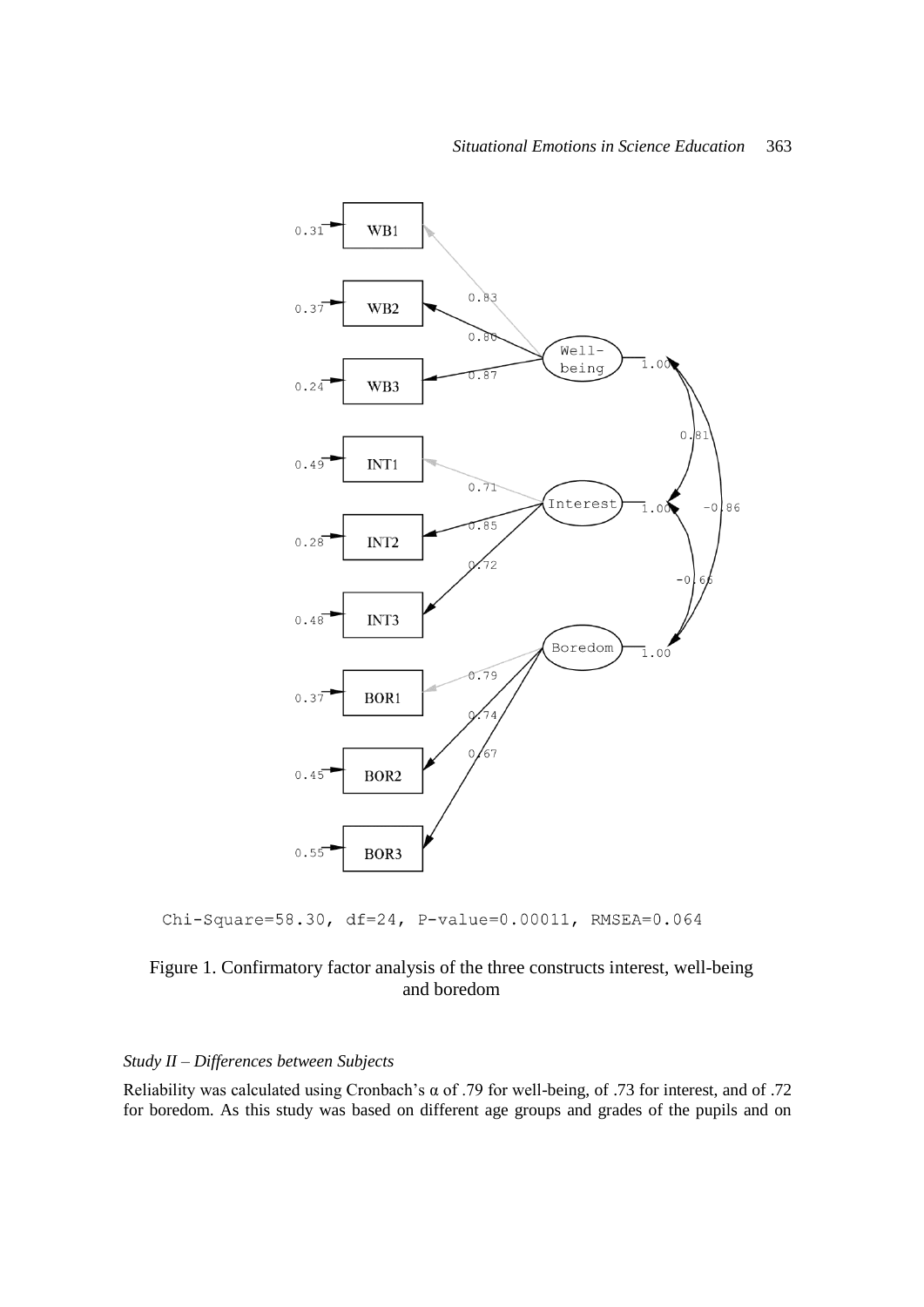| Source of va-<br>riance | Dependent vari-<br>able | df | Mean of<br>Squares | F      | P-value | Partial Eta-<br>squared |
|-------------------------|-------------------------|----|--------------------|--------|---------|-------------------------|
| Corrected Model         | Well-being              | 6  | 3.106              | 4.718  | .000    | .174                    |
|                         | Interest                | 6  | 4.394              | 6.075  | .000    | .214                    |
|                         | <b>Boredom</b>          | 6  | 2.377              | 2.769  | .014    | .110                    |
| Grade                   | Well-being              | 2  | 5.461              | 8.296  | .000    | .110                    |
|                         | Interest                | 2  | 7.387              | 10.213 | .000    | .132                    |
|                         | <b>Boredom</b>          | 2  | 4.496              | 5.238  | .006    | .073                    |
| Subject                 | Well-being              | 3  | 3.572              | 5.427  | .001    | .108                    |
|                         | Interest                | 3  | 5.325              | 7.361  | .000    | .141                    |
|                         | <b>Boredom</b>          | 3  | 2.117              | 2.467  | .065    | .052                    |

Table 1. Final General Linear Model (GLM) based on class grade and subject as fixed factors. Dependent variables were the three emotional sub-scales (interest, well-being, and boredom)

different types of lessons and subjects, we expected differences between the variables (e.g., gender, grade, age groups). As a first step, we used a general linear model (GLM) with age as covariate, gender, subject and grade as fixed factors. In this model, we revealed no significant main effect for gender and for age (covariate), thus, these variables were removed from the model. The final model (Table 1) showed a significant influence of subject and of grade. The assessment of interest, well-being and boredom is different in different grades and in different subjects. This provides evidence for the fact that different instructions are assessed differently by the pupils which, in turn, confirms the situational characteristic of the scale. Also, different instructions, teachers and lessons may have evoked different situational emotions.

## *Study III – Intra-individual Differences*

We obtained reliabilities of .82 (snail) and .83 (water lily) for well-being, of .73 (snail) and .74 (water lily) for interest, and of .80 (snail) and .82 (water lily) for boredom. In this study, the same pupils received two different lessons that were identical in structure. Both were biological handson lessons (see methods) but they differed in the subject matter (zoological versus botanical topic): We found significant differences between the two lessons (snail ecology versus water lily). Pupils rated the zoological topic snail as more interesting and less boring than the botanical topic water lily, and felt better (Table 2). This indicates that the scale is sensitive to changes on the

Table 2. Comparison of dependent situational emotion scale (botanical topic water-lily versus zoological topic snail)

|                       | Mean | <b>SD</b> |          | df | P         |
|-----------------------|------|-----------|----------|----|-----------|
| Interest Snail        | 3.46 | 1.12      | 5.627    | 96 | < 0.01    |
| Interest Water lily   | 2.63 | 1.17      |          |    |           |
| Well-being Snail      | 3.84 | 1.13      | 3.707    | 96 | ${<}.001$ |
| Well-being Water lily | 3.27 | 1.23      |          |    |           |
| <b>Boredom Snail</b>  | 1.93 | 1.16      | $-4.136$ | 96 | < 0.01    |
| Boredom Water lily    | 2.49 | 1.29      |          |    |           |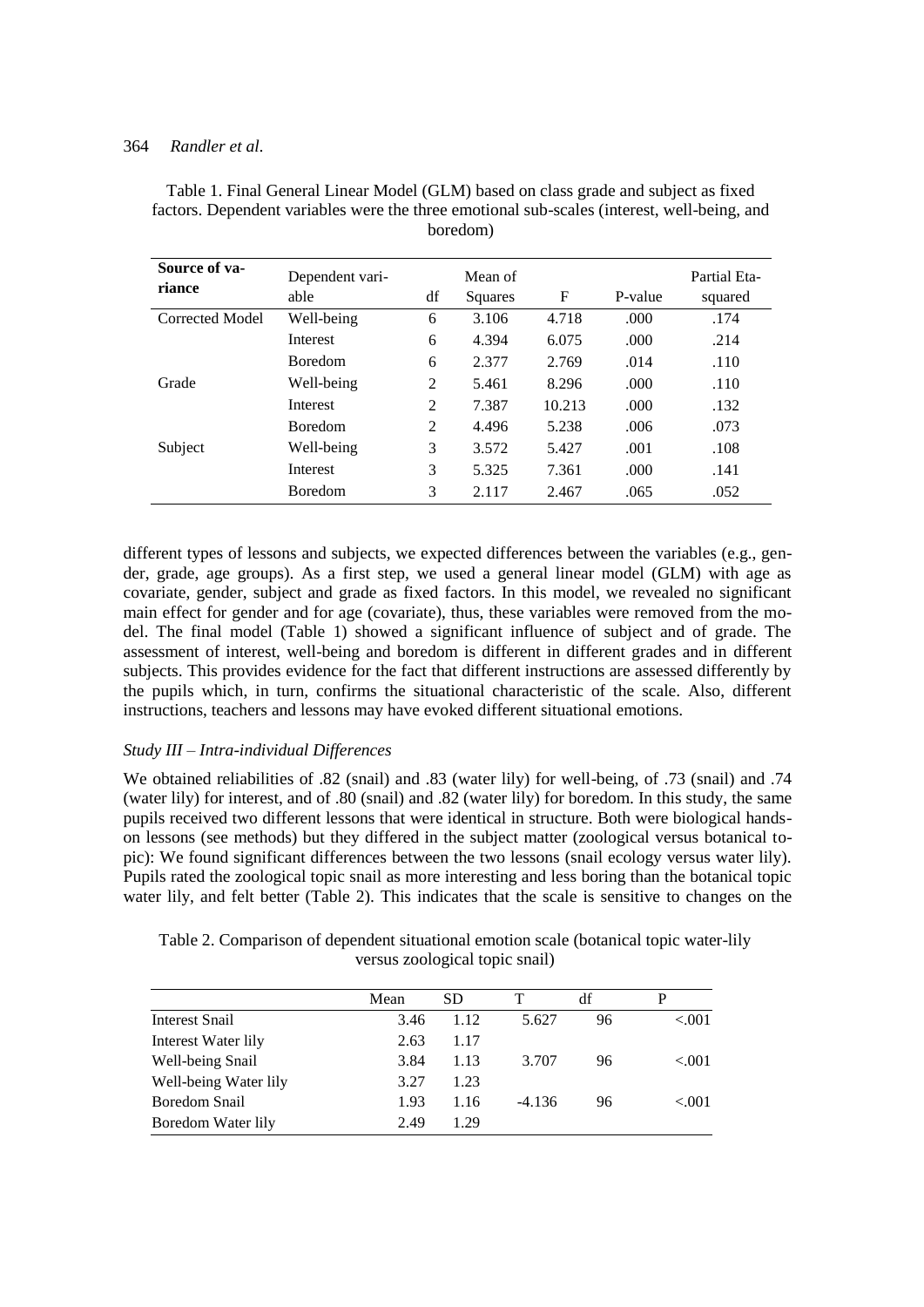individual level because the same individuals rated the different lessons in a different manner (a typical trait variable should be constant over time and not sensitive towards changes).

#### *Study IV – External Validity*

The fourth study sought additional external validity with a well-known instrument derived from Deci & Ryan (2003; in the shortened German version, labeled KIM: Kurzskala zur Intrinsischen Motivation – short scale for assessing intrinsic motivation). As noted earlier, this scale can be used at the end of a lesson or at the end of an educational unit and assesses four dimension of motivation. There were significant correlations between the different dimensions, e.g., the KIM interest scale was positively related to the interest and well-being scales of our scale and negatively related to the boredom scale. Similarly, KIM competence was positively related to interest and well-being and negatively to boredom of our scales. KIM pressure/tension was negatively related to well-being and positively to boredom, suggesting that students feeling pressed experienced higher boredom and lower well-being. KIM perceived choice showed the lowest correlations because this measures a slightly different construct, but perceived choice was positively related to well-being.

#### **Discussion**

Our study provides evidence that a shortened scale is sufficient to measure short-term learning situational emotions, and therefore is a suitable means for educational research of this nature. The shortness of the scale allows an application more than once during an educational unit (as noted earlier, longer scales may stir up aversion or reactance). Overall the emotional variables were rated differently with regard to grades and/or subject matter, which suggest that our scale is suitable to measure differences between lessons, and within pupil cohorts. In study-II, no differences in age and gender were revealed which suggests that the scale can be applied effectively from age 10 onwards until (and including) university age students. We do, however, recognize that such differences may emerge from a larger sample size – something which may provide an interesting issue for investigation.

The within subject differences from study III point towards a real situational characteristic of our scale because the same pupils rated the different lessons differently (as expected), and the

|                  |                       | Interest    | Well-being | <b>Boredom</b> |
|------------------|-----------------------|-------------|------------|----------------|
| Interest (KIM)   | Pearson's correlation | $.567^{**}$ | $.904***$  | $-.604***$     |
|                  | Significance          | .000        | .000       | .000           |
| Competence       | Pearson's correlation | $.262$ **   | $.428***$  | $-.352$ **     |
|                  | Significance          | .000        | .000       | .000           |
| Choice           | Pearson's correlation | .130        | $.230**$   | $-.052$        |
|                  | Significance          | .086        | .002       | .494           |
| Pressure/tension | Pearson's correlation | $-.055$     | $-.262$ ** | $.192*$        |
|                  | Significance          | .472        | .000       | .011           |

Table 3. Correlations between the three measures of situational emotions with a short measurement of intrinsic motivation based on the short scale for intrinsic motivation (KIM) (Sample size  $N=175$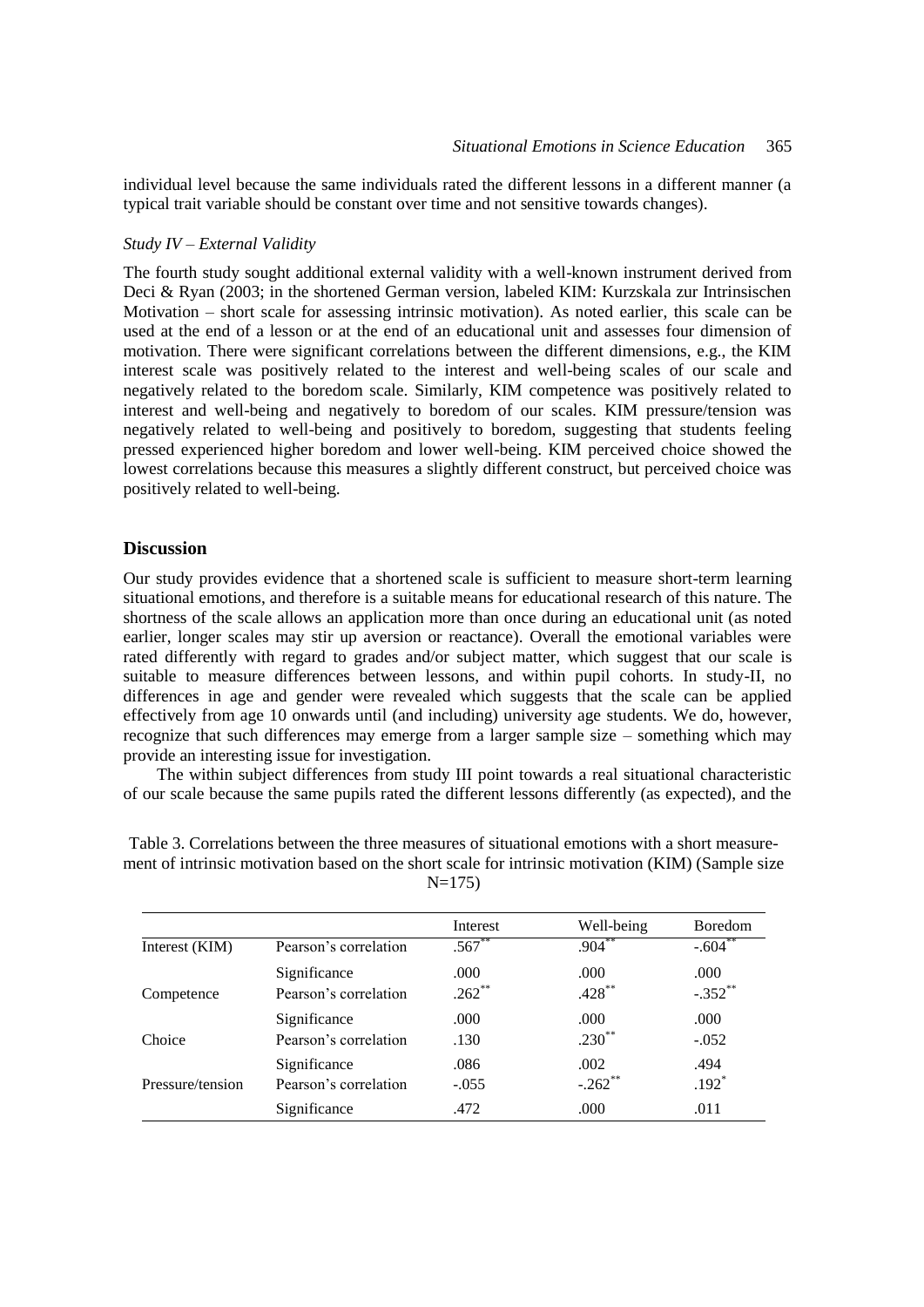teacher was identical, thus removing any teacher effects from the results (Randler & Bogner, 2009). This suggests that the scale is sensitive towards changes. Furthermore, study III adds external validity, because trait survey studies on interest in biology revealed that the zoological topics were more interesting to the pupils than the botanical ones (see, e.g., Löwe, 1992; Hong, Shim, & Chang, 1998; Lindemann-Matthies, 2005). This difference between zoological and botanical topics found in trait interest studies is reflected in our measurements of situational interest.

In study IV, we sought external validity by correlating our situational emotion scale with an established measurement on motivation, the KIM based on the motivational theory of Deci & Ryan (1985), as provided by Wilde et al. (2009). Both interest scales correlated with each other and in both cases boredom was negatively related to intrinsic motivation (see also Pekrun et al., 2010) suggesting that the scale, although shortened, remains valid. In turn, the Cronbach's  $\alpha$ scores attributed to the data attest to the internal reliability of the instrument.

| Original items of the situational emotion short English translation<br>scale |                                                              |
|------------------------------------------------------------------------------|--------------------------------------------------------------|
| WB_1 Die Stunde hat mir Freude gemacht.                                      | The lesson pleased me.                                       |
| I_1 Ich fand das Thema wichtig.                                              | I found that topic important. That topic was im-<br>portant. |
| B_1 Ich habe mich gelangweilt.                                               | I felt bored.                                                |
| WB_2 Ich war mit der Stunde zufrieden.                                       | I was satisfied with the lesson.                             |
| B_2 Ich war mit den Gedanken heute öfter wo-<br>anders.                      | (Today) I was sometimes absent with my<br>thoughts.          |
| WB_3 Der Unterricht hat mir Spaß gemacht.                                    | I enjoyed the lesson.                                        |
| I_2 Was ich über das Thema erfahren habe,<br>bringt mir was.                 | The information on that topic yields something to<br>me.     |
| I_3 Ich möchte mehr über das Thema erfahren.                                 | I want to learn more about that topic.                       |
| B_3 Die heutige Stunde war zum Einschlafen.                                  | The lesson was to sleep in.                                  |

Appendix: The short version of the questionnaire to measure situational emotions.  $I =$  Interest,  $WB =$  well-being,  $B =$  boredom

#### **References**

Allen, M. (2010). Learner error, affectual stimulation, and conceptual change. *Journal of Research in Science Teaching*, 47, 151-173.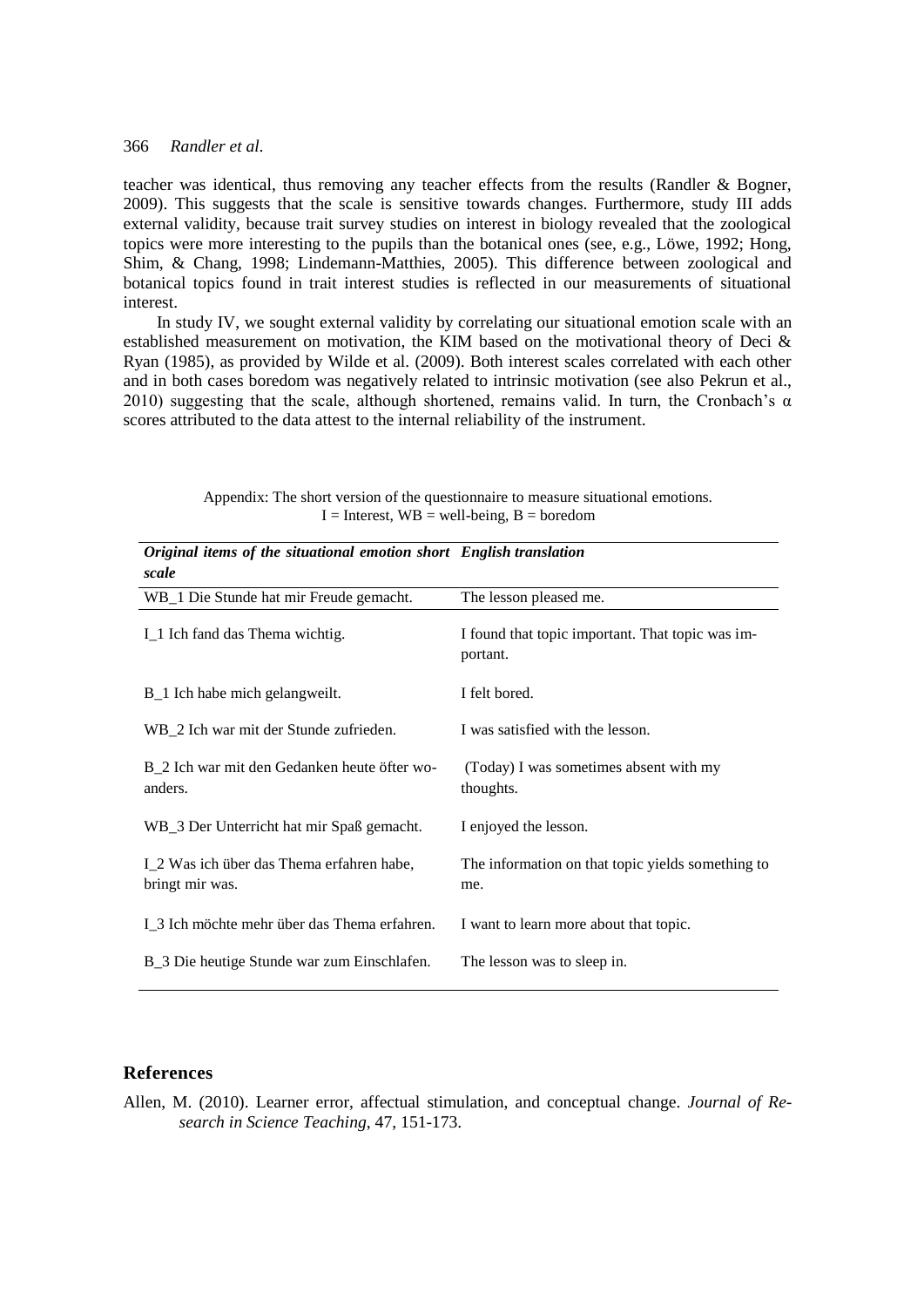Bellebaum, A. (1990). *Langeweile, Überdruß und Lebenssinn*. Opladen: Westdeutscher Verlag.

Brown, T. A. (2006). *Confirmatory factor analysis for applied research*. The Guilfford Press.

- Csikszentmihalyi, M. & LeFevre, J. (1987). The experience of work and leisure. *Journal of Personality and Social Psychology*, 56, 815-822.
- Deci, E. L. & Ryan, R. M. (1985). *Intrinsic motivation and self-determination in human behavior.* New York: Plenum.
- Deci, E. L. & Ryan, R. M. (2003). Intrinsic Motivation Inventory. http://www.psych.rochester.edu/SDT/measures/intrins.html.
- Fraser, B. J., Walberg, H. J., Welch, W. W. & Hattie, J. A. (1987). Synthesis of educational productivity research. *International Journal of Educational Research*, 11, 145-252.
- Gläser-Zikuda, M. (2010). Interventionsstudien zu Emotionen im Bildungskontext. In T. Hascher & B. Schmitz (Hrsg.). *Handbuch Pädagogische Interventionsforschung* (pp. 111-132). Weinheim: Juventa.
- Gläser-Zikuda, M. & Fuß, S. (2008). Impact of teacher competencies on students' emotion a multi-method approach. *International Journal of Educational Research*, 47, 136-147.
- Gläser-Zikuda, M., Fuß, S., Laukenmann, M., Metz, K. & Randler, C. (2005). Promoting students' emotions and achievement – conception and evaluation of the ECOLE approach. *Learning and Instruction*, 15, 481-495.
- Götz, T., Zirngibl, A., Pekrun, R. & Hall, N. (2003). Emotions, learning, and achievement from an educational-psychological perspective. In P. Mayring & C. v. Rhöneck (Eds.). *Learn*ing emotions. The influence of affective factors on classroom learning (pp. 9–28). London: Peter Lang.
- Hascher, T. (2003). Well-being in school—Why students need social support. In P. Mayring & C. v.Rhöneck (Eds.). *Learning emotions. The influence of affective factors on classroom learning* (pp. 127–142). London: Peter Lang.
- Hidi, S., Renninger, K.-A. & Krapp, A. (1992). *The role of interest in learning and development*. Hillsdale: Erlbaum.
- Hidi, S., Berndorff, D. & Ainley, M. (2002). Children's argument writing, interest and selfefficacy: an intervention study. *Learning and Instruction*, 12, 429-446.
- Hong, J.-L., Shim, K.-C. & Chang, N.-K. (1998). A study of Korean middle school students' interests in biology and their implications for biology education. *International Journal of Science Education,* 20, 989-999.
- Hummel, E. & Randler, C. (2010). Experiments with living animals effects on learning success, experimental competency and emotions. *Procedia - Social and Behavioral Sciences*, 2, 3823–3830.
- Jöreskog, K. G. & Sörbom, D. (1993). *LISREL 8: User's reference guide*. SSI Scientific Software International: Lincolnwood.
- Laukenmann, M., Bleicher, M., Fuß, S., Gläser-Zikuda, M., Mayring, P. & Rhöneck, C. (2003). An investigation on the influence of emotions on learning in physics. *International Journal of Science Education*, 25, 489-507.
- Lindemann-Matthies, P. (2005). ‗Loveable' mammals and ‗lifeless' plants: how children's interests in common local organisms can be enhanced through observation of nature. *International Journal of Science Education*, 27, 655-677.
- Löwe, B. (1992). *Biologieunterricht und Schülerinteresse an Biologie*. Weinheim: Beltz.
- Mayring, P. & v. Rhöneck, C. (2003). *Learning Emotions*. *The influence of affective factors on classroom learning.* Peter Lang, Frankfurt, London.
- Mayring, P. (2009). Freude und Glück. In V. Brandstätter & J.H. Otto (Hrsg.), *Handbuch der Allgemeinen Psychologie – Motivation und Emotion* (pp. 585 – 595). Göttingen Hogrefe.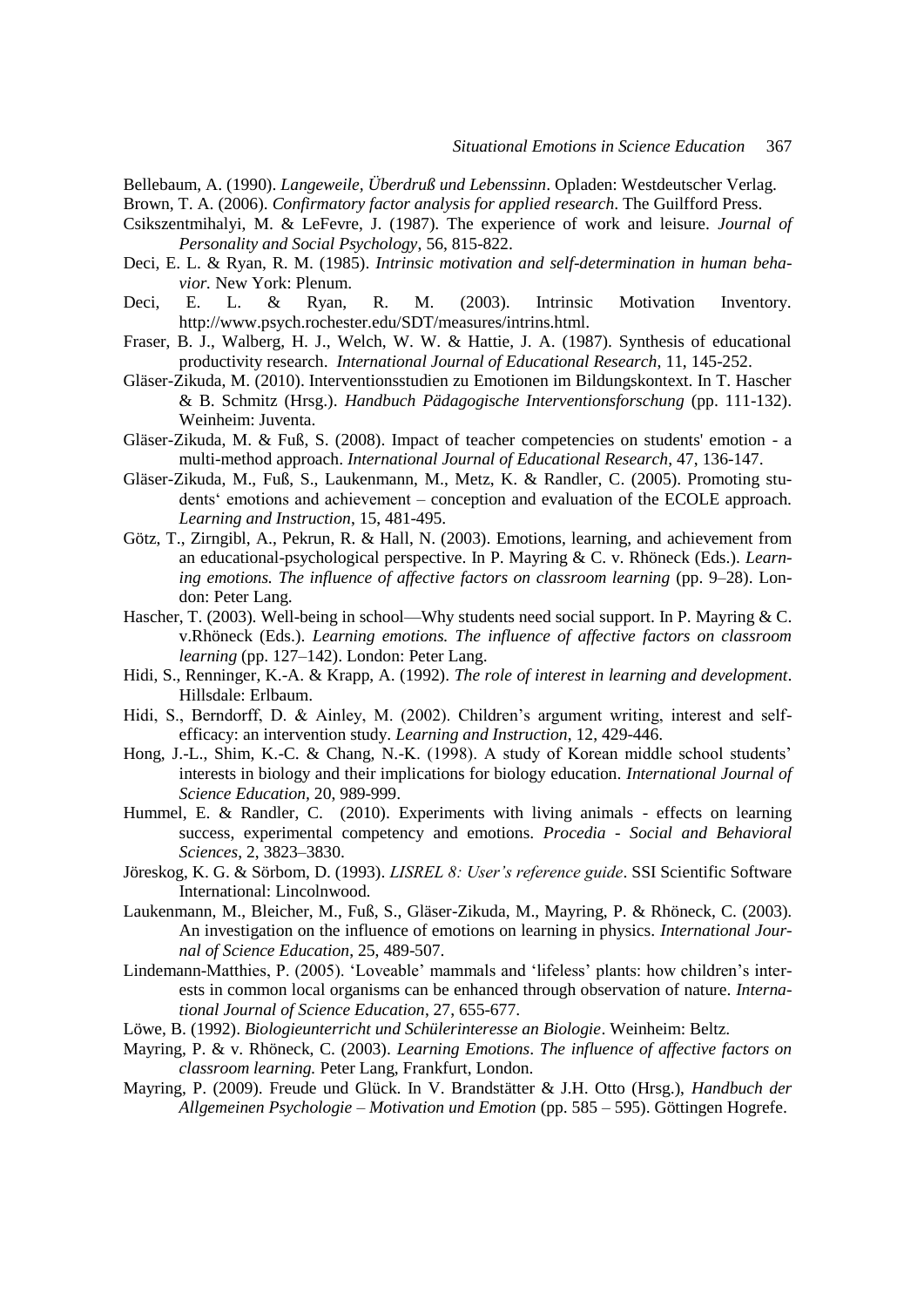- Palmer, D. H. (2009). Student interest generated during an inquiry skills lesson. *Journal of Research in Science Teaching*, 46, 147–165.
- Pekrun, R., Götz, T., Titz, W. & Perry, R. P. (2002). Academic emotions in students' selfregulated learning and achievement: A program of qualitative and quantitative research. *Educational Psychologist*, 37, 91-105.
- Pekrun, R. (2000). A social-cognitive, control-value theory of achievement emotions. In J. Heckhausen (Ed.), *Motivational psychology of human development. Developing motivation and motivating development* (pp. 143–163). New York, NY: Elsevier.
- Pekrun, R., Götz, T., Daniels, L. M., Stupnisky, R. H. & Perry, R. P. (2010). Boredom in achievement settings: exploring control–value antecedents and performance outcomes of a neglected emotion. *Journal of Educational Psychology*, 102, 531–549.
- Pintrich, P. R., Marx, R. W. & Boyle, R. A. (1993). Beyond cold conceptual change. The role of motivational beliefs and classroom contextual factors in the process of conceptual change. *Review of Educational Research*, 63, 167-199.
- Randler, C. (2004). *Kognitive und emotionale Faktoren des Lernens. Am Beispiel einer Biologieunterrichtseinheit "Lebensraum See".* Hamburg: Kovac.
- Randler, C. & Bogner, F.X. (2007). Pupils' interest before, during and after a curriculum dealing with ecological topics and its relationship with achievement. *Educational Research and Evaluation*, 13, 463-478.
- Randler, C. & Bogner, F. X. (2009). Efficacy of two different instructional methods involving complex ecological content. *International Journal of Science and Mathematics Education*, 7, 315-337.
- Randler, C. (2009). Association between emotional variables and school achievement. *International Journal of Instruction*, 2, 3-10.
- Spielberger, C. D., Gorsuch, R. L. & Lushene, R.E. (1970). *State-Trait Anxiety Inventory, Manual for the State-Trait Anxiety Inventory*; Palo Alto, CA: Consulting Psychologist Press.
- Sturm, H. & Bogner, F.X. (2007). Student-oriented versus teacher- centred: The effect of learning at workstations about birds and bird flight on cognitive achievement and motivation. *International Journal of Science Education*, 30, 941-959.
- Strack, F., Argyle, M. & Schwarz, N. (Eds.). (1990). *Subjective well-being*. Oxford: Pergamon.
- Ulich, D. & Mayring, P. (1992). *Psychologie der Emotionen*. Stuttgart: Kohlhammer.
- Wilde, M., Bätz, K., Kovaleva, A., & Urhahne, D. (2009). Überprüfung einer Kurzskala intrinsischer Motivation (KIM). Testing a short scale of intrinsic motivation. *Zeitschrift für Didaktik der Naturwissenschaften*, 15, 31-45.
- Värlander, S. (2008). The role of students' emotions in formal feedback situations. *Teaching in Higher Education*, 13, 145-156.

## **Authors**

Christoph Randler is professor for biology education at the University of Education Heidelberg. **Correspondence:** University of Education Heidelberg, Didactics of Biology, Im Neuenheimer Feld 561-2, D-69120 Heidelberg, Germany. E-mail: Randler@ph-heidelberg.de

Eberhard Hummel is at the Staatliches Seminar für Schulpädagogik in Ludwigsburg. E-mail: hummel@ph-heidelberg.de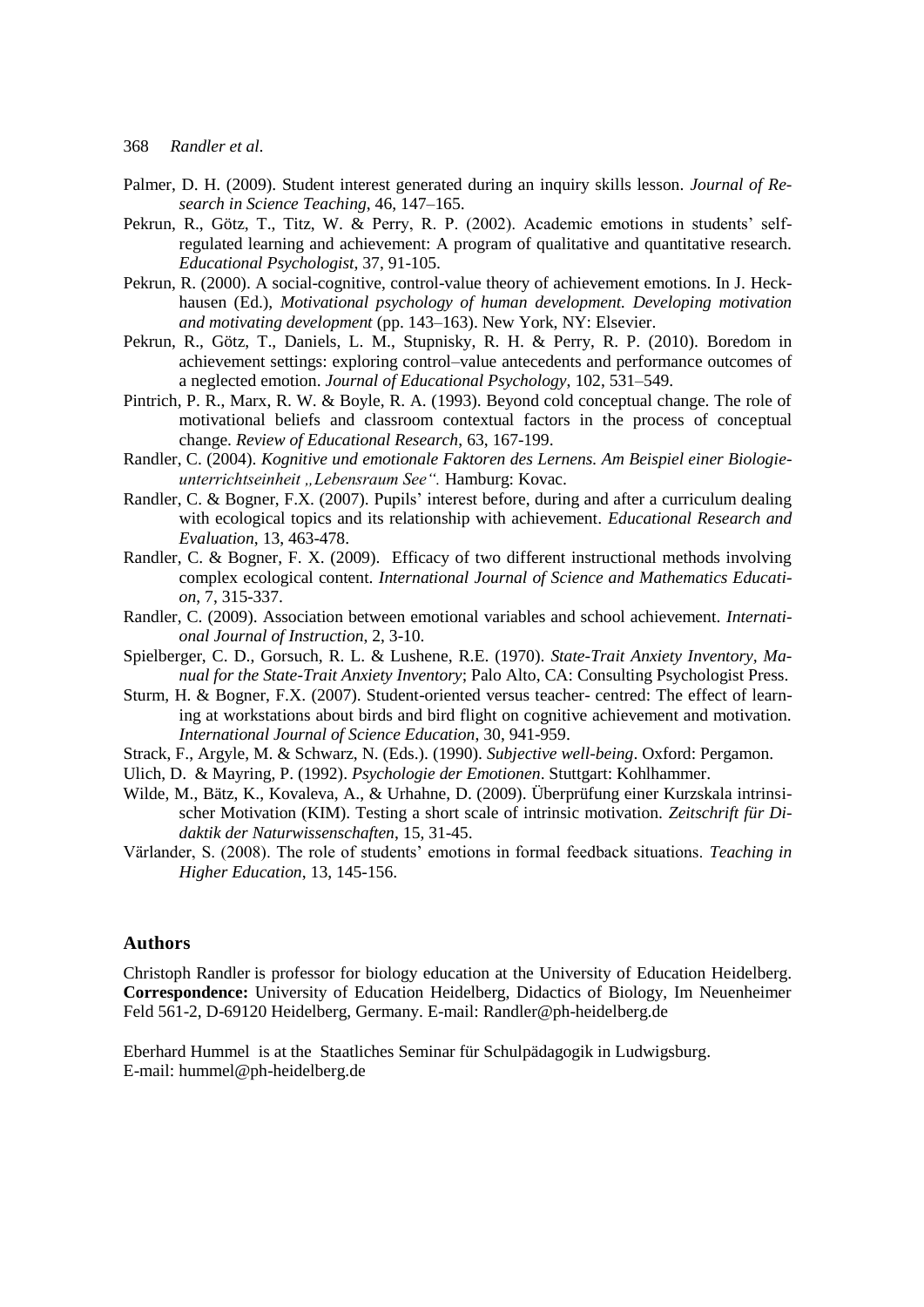Michaela Gläser-Zikuda is professor at and Head of teh Lehrstuhl für Schulpädagogik at the University of Jena. E-mail: michaela.glaeser-zikuda@uni-jena.de

Franz X. Bogner is professor of biology education at the University of Bayreuth. E-mail: franz.bogner@uni-bayreuth.de

Philipp Mayring is professor of psychology at the University of Klagenfurt, Austria and Associate Head of the Institute for Psychology and Head of the Department for Applied Psychology and Methodological Research. E-mail: philipp.mayring@uni-klu.ac.at